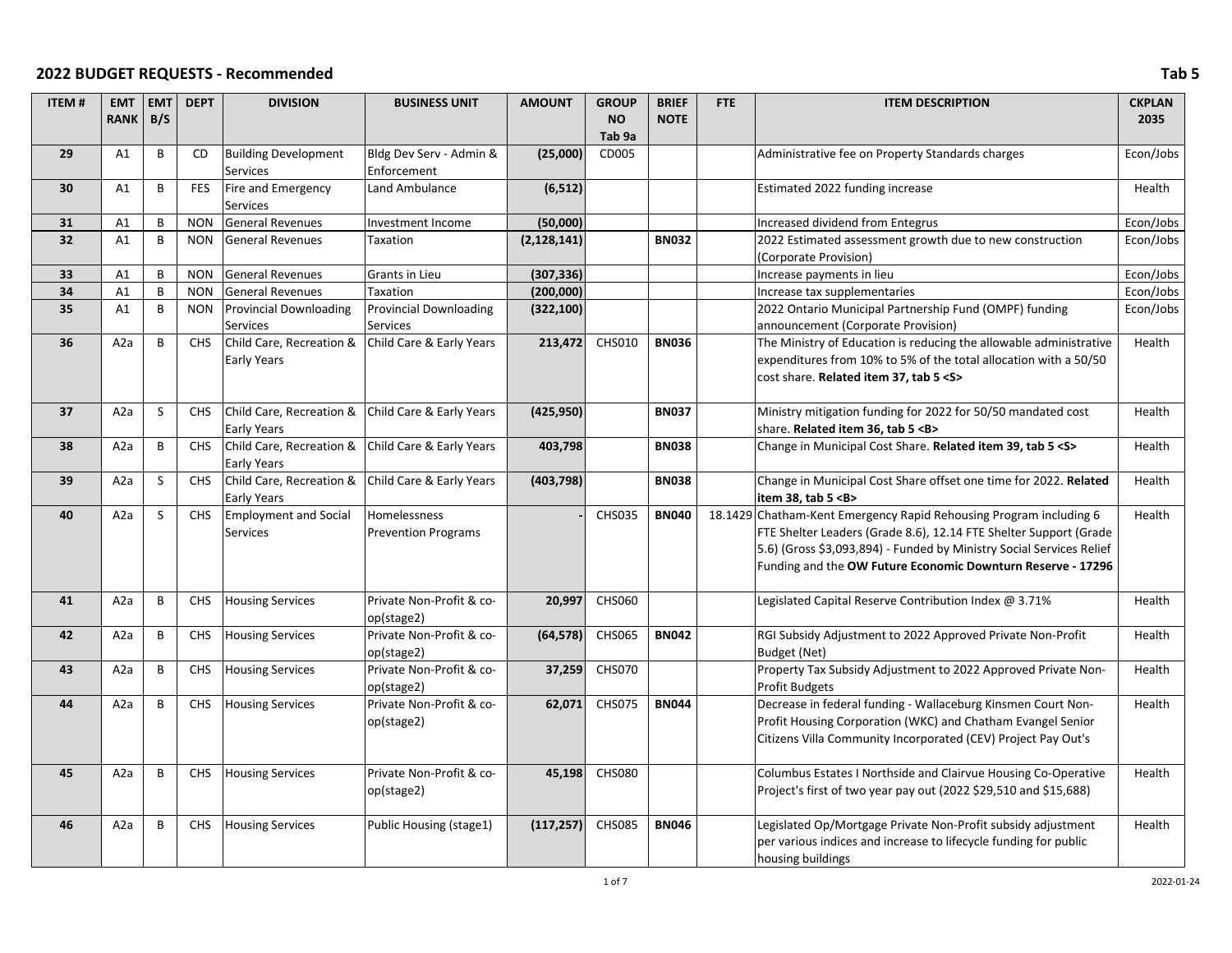| <b>ITEM#</b> | <b>EMT</b>       | <b>EMT</b> | <b>DEPT</b>  | <b>DIVISION</b>                         | <b>BUSINESS UNIT</b>          | <b>AMOUNT</b> | <b>GROUP</b>  | <b>BRIEF</b> | <b>FTE</b> | <b>ITEM DESCRIPTION</b>                                                                                       | <b>CKPLAN</b> |
|--------------|------------------|------------|--------------|-----------------------------------------|-------------------------------|---------------|---------------|--------------|------------|---------------------------------------------------------------------------------------------------------------|---------------|
|              | <b>RANK</b>      | B/S        |              |                                         |                               |               | <b>NO</b>     | <b>NOTE</b>  |            |                                                                                                               | 2035          |
| 47           | A <sub>2</sub> a | B          | <b>CHS</b>   | <b>Housing Services</b>                 | Public Housing (stage1)       | 16,283        | Tab 9a        |              |            | Gazetted decrease to federal funding for Public Housing                                                       | Health        |
|              |                  |            |              |                                         |                               |               |               |              |            | Commercial Rent Supplement for 2022                                                                           |               |
| 48           | A2a              | B          | CHS          | <b>Housing Services</b>                 | Public Housing (stage1)       | 7,350         |               |              |            | CK Intensive Case Management - increase for 15 rent supp units -                                              | Health        |
|              |                  |            |              |                                         |                               |               |               |              |            | per RTC Sep 26/14 re sale of 770 Wallace St and Ministerial                                                   |               |
|              |                  |            |              |                                         |                               |               |               |              |            | consent; approved by council Oct 6/14 and subsequent RTC Nov                                                  |               |
|              |                  |            |              |                                         |                               |               |               |              |            | 17/16 re RFP R16-268 CK Intensive Case Management for                                                         |               |
|              |                  |            |              |                                         |                               |               |               |              |            | Homelessness approved Dec 12/16 re 22 ICM rent supp units (15                                                 |               |
|              |                  |            |              |                                         |                               |               |               |              |            | in base and 7 additional funded by Wallace St reserve). Related                                               |               |
|              |                  |            |              |                                         |                               |               |               |              |            | item 12, tab $4 < S$                                                                                          |               |
| 49           | A <sub>2</sub> a | B          | CHS          | <b>Housing Services</b>                 | Public Housing (stage1)       |               | <b>CHS090</b> | <b>BN049</b> |            | 1.0000 Housing Claims Analyst 1 FTE Grade 6.6. (Gross \$78,866). Funded                                       | Health        |
|              |                  |            |              |                                         |                               |               |               |              |            | from CK Affordable Housing Reserve - 17315.                                                                   |               |
| 50           | A <sub>2</sub> a | S          | CHS          | <b>Housing Services</b>                 | Public Housing (stage1)       |               | CHS100        | <b>BN050</b> |            | Cda-Ont Social Housing Agreement Untargeted Funding for 2022.                                                 | Health        |
|              |                  |            |              |                                         |                               |               |               |              |            | (Gross funding \$358,646) Transfer to the CK Affordable Housing                                               |               |
| 51           | A <sub>2</sub> a | S          | CHS          | Public Health                           | <b>Cost Shared</b>            | (968,000)     |               | <b>BN051</b> |            | Reserve - 17315.<br>2022 Mitigation Funding                                                                   | Health        |
| 52           | A <sub>2</sub> a | B          | CHS          | <b>Seniors Services</b>                 | <b>Riverview Gardens</b>      | (1,980)       |               |              |            | Adjust for 2022 Ministry of Health Behavioural Supports Ontario                                               | Health        |
|              |                  |            |              |                                         |                               |               |               |              |            | funding levels                                                                                                |               |
| 53           | A <sub>2</sub> a | B          | <b>CHS</b>   | Seniors Services                        | <b>Riverview Gardens</b>      | 8,702         | CHS130        |              |            | Dietary vendor agreement                                                                                      | Health        |
| 54           | A <sub>2</sub> a | B          | CHS          | <b>Seniors Services</b>                 | <b>Riverview Gardens</b>      | (138, 197)    | CHS135        | <b>BN054</b> |            | Adjust resident revenue. (Gross Revenue \$143,047)                                                            | Health        |
| 55           | A <sub>2</sub> a | B          | <b>CHS</b>   | Seniors Services                        | <b>Riverview Gardens</b>      | 209,604       |               | <b>BN055</b> |            | Removal of Ministry High Wage Transitional Funding                                                            | Health        |
| 56           | A2a              | B          | <b>CHS</b>   | <b>Seniors Services</b>                 | <b>Riverview Gardens</b>      | 7,000         | CHS140        |              |            | Adjust physician services to market rate and to 2022 funding                                                  | Health        |
|              |                  |            |              |                                         |                               |               |               |              |            | levels, partially funded by Ministry. (Gross \$8,016)                                                         |               |
| 57           | A <sub>2</sub> a | B          | CHS          | <b>Seniors Services</b>                 | <b>Riverview Gardens</b>      | (634,991)     | <b>CHS145</b> | <b>BN057</b> |            | Adjust to 2022 funding levels for Nursing, and Other                                                          | Health        |
|              | A <sub>2</sub> a | B          | <b>FBITT</b> | <b>Information Tech &amp;</b>           | <b>ITT Corporate Programs</b> |               |               | <b>BN058</b> |            | Accommodation and add Global Adjustment funding<br>Year 1 of 2, Full NG911 Implementation. Related to Capital | Health        |
| 58           |                  |            |              | Transformation                          |                               | 125,000       |               |              |            | request and item New 175, tab 5 < S>.                                                                         |               |
| 59           | A <sub>2</sub> a | В          | <b>FBITT</b> | Information Tech &                      | <b>ITT Corporate Programs</b> | 10,000        |               | <b>BN059</b> |            | Cityview Integration Connector                                                                                | Econ/Jobs     |
|              |                  |            |              | Transformation                          |                               |               |               |              |            |                                                                                                               |               |
| 60           | A <sub>2</sub> a | B          | <b>IES</b>   | Drainage, Asset, Waste                  | <b>Housing Services</b>       | (79, 772)     | <b>IES005</b> | <b>BN060</b> |            | Public Housing debenture payouts                                                                              | Health        |
|              |                  |            |              | Management                              | Management                    |               |               |              |            |                                                                                                               |               |
| 61           | A2a              | B          | <b>IES</b>   | Drainage, Asset, Waste                  | <b>Housing Services</b>       | 89,807        | <b>IES010</b> | <b>BN061</b> |            | Public Housing debenture funding                                                                              | Health        |
|              |                  |            |              | Management                              | Management                    |               |               |              |            |                                                                                                               |               |
| 62           | A <sub>3</sub>   | B          | CD           | <b>Building Development</b><br>Services | Bldg Dev Serv - Bill 124      | (54, 740)     | CD004         | <b>BN062</b> |            | Change in allocation within Building Services from 80% cover by<br>Bill 124 to 85%.                           | Econ/Jobs     |
| 63           | A <sub>3</sub>   | B          | CD           | Economic Development                    | <b>Business Retention</b>     | (41, 175)     | CD012         | <b>BN063</b> |            | (1.0000) Economic Development re-org. 3 FTE Business Development                                              | Econ/Jobs     |
|              |                  |            |              | Services                                |                               |               |               |              |            | Officer 1 (BDO) Grade 8.6 and 3 FTE BDO 2 Grade 6.6 changing to                                               |               |
|              |                  |            |              |                                         |                               |               |               |              |            | 5 BDO's Grade 8.6                                                                                             |               |
| 64           | A <sub>3</sub>   | B          | <b>CHS</b>   | Arts and Culture                        | <b>Cultural Centre</b>        |               | <b>CHS005</b> |              |            | Increased Gallery Grant to fund exhibition costs (Gross Revenue \$                                            | People        |
| 65           | A <sub>3</sub>   | B          | CHS          | <b>Public Health</b>                    |                               |               | CHS110        | <b>BN065</b> |            | 26,096)<br>(3.1000) Change to meet service delivery levels (Gross Savings \$215,589).                         |               |
|              |                  |            |              |                                         | Mandatory                     |               |               |              |            | Related item 66, tab 5 < S>                                                                                   | Health        |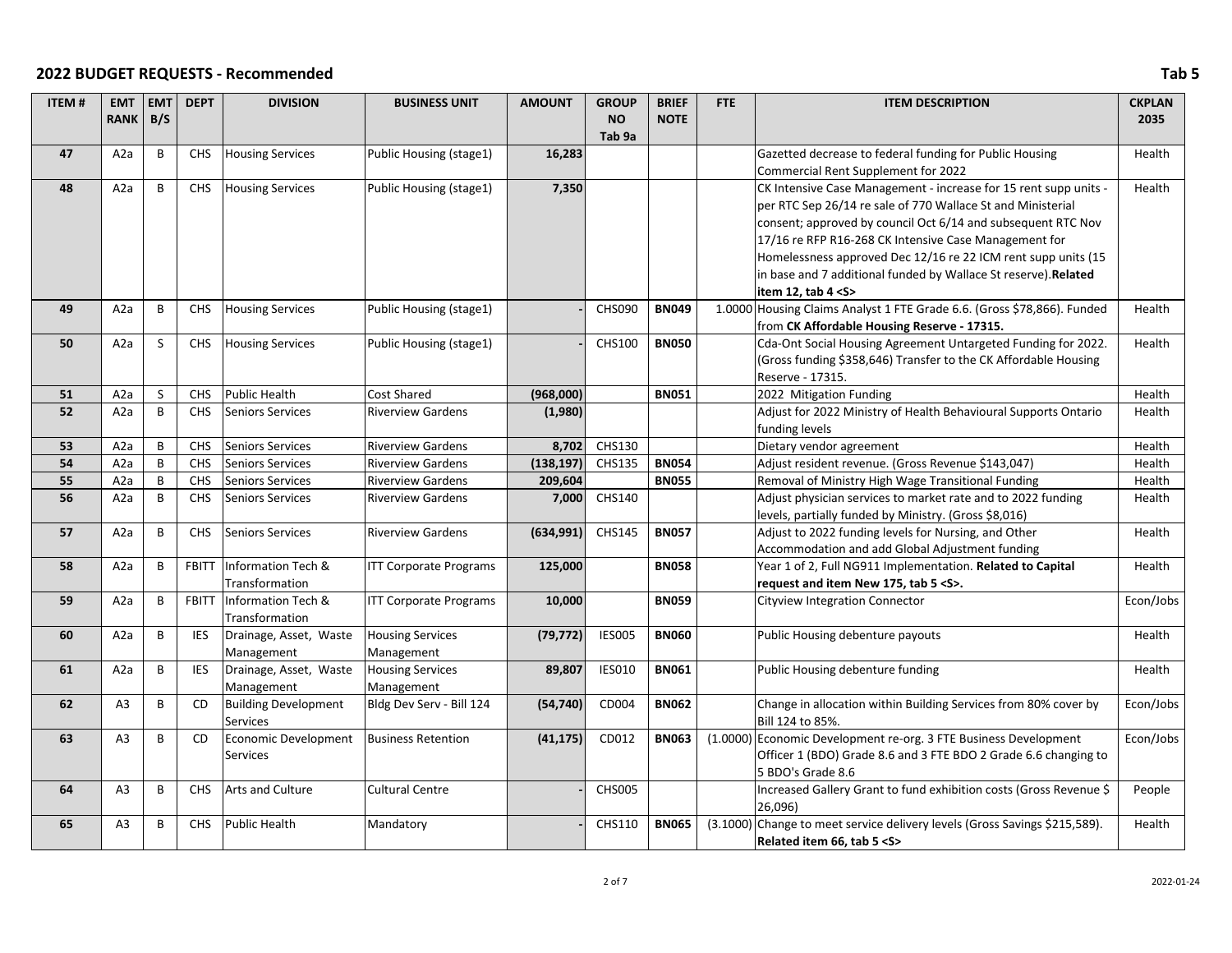| <b>ITEM#</b> | <b>EMT</b>     | <b>EMT</b>   | <b>DEPT</b>  | <b>DIVISION</b>                                             | <b>BUSINESS UNIT</b>          | <b>AMOUNT</b> | <b>GROUP</b>      | <b>BRIEF</b> | <b>FTE</b> | <b>ITEM DESCRIPTION</b>                                                    | <b>CKPLAN</b> |
|--------------|----------------|--------------|--------------|-------------------------------------------------------------|-------------------------------|---------------|-------------------|--------------|------------|----------------------------------------------------------------------------|---------------|
|              | <b>RANK</b>    | B/S          |              |                                                             |                               |               | NO                | <b>NOTE</b>  |            |                                                                            | 2035          |
|              |                |              |              |                                                             |                               |               | Tab <sub>9a</sub> |              |            |                                                                            |               |
| 66           | A <sub>3</sub> | <sub>S</sub> | <b>CHS</b>   | Public Health                                               | Mandatory                     |               | <b>CHS115</b>     | <b>BN065</b> |            | 3.1000 Ministry funded one time change to meet service delivery levels     | Health        |
|              |                |              |              |                                                             |                               |               |                   |              |            | (Gross \$215,589). Related item 65, tab 5 <b></b>                          |               |
| 67           | A <sub>3</sub> | B            | <b>CHS</b>   | <b>Seniors Services</b>                                     | <b>Riverview Gardens</b>      | 45,556        | CHS150            |              |            | Increase expenses to meet service delivery standards                       | Health        |
| 68           | A3             | B            | <b>FBITT</b> | Information Tech &                                          | <b>ITT Corporate Programs</b> | 40,000        |                   | <b>BN068</b> |            | Municipal end user device security                                         | Econ/Jobs     |
|              |                |              |              | Transformation                                              |                               |               |                   |              |            |                                                                            |               |
| 69           | A <sub>3</sub> | B            | <b>FBITT</b> | Information Tech &<br>Transformation                        | <b>ITT Corporate Programs</b> | 55,000        |                   | <b>BN069</b> |            | Municipal security audit                                                   | Health        |
| 70           | A <sub>3</sub> | B            | <b>FBITT</b> | Information Tech &<br>Transformation                        | <b>ITT Corporate Programs</b> | 30,000        |                   | <b>BN070</b> |            | Security event monitoring and management                                   | Health        |
| 71           | A <sub>3</sub> | B            | <b>FBITT</b> | Information Tech &                                          | <b>ITT Corporate Programs</b> | 40,000        |                   | <b>BN071</b> |            | Security awareness program                                                 | Health        |
|              |                |              |              | Transformation                                              |                               |               |                   |              |            |                                                                            |               |
| 72           | A <sub>3</sub> | B            | <b>FBITT</b> | Information Tech &                                          | <b>ITT Corporate Programs</b> | 30,000        |                   | <b>BN072</b> |            | Risk assess management                                                     | Health        |
|              |                |              |              | Transformation                                              |                               |               |                   |              |            |                                                                            |               |
| 73           | A <sub>3</sub> | B            | <b>FBITT</b> | Information Tech &                                          | <b>ITT Corporate Programs</b> | 30,000        |                   |              |            | Reduction in Police SLA funding.                                           | Econ/Jobs     |
|              |                |              |              | Transformation                                              |                               |               |                   |              |            |                                                                            |               |
| 74           | A <sub>3</sub> | $\mathsf{S}$ | <b>FBITT</b> | Information Tech &                                          | <b>ITT Corporate Programs</b> |               | <b>FBITT010</b>   | <b>BN074</b> |            | 3.2500 Network infrastructure lifecycle projects (Gross \$532,197). - 1.25 | Econ/Jobs     |
|              |                |              |              | Transformation                                              |                               |               |                   |              |            | FTE Project Manager Grade 9.6 MAG, 1 FTE Network                           |               |
|              |                |              |              |                                                             |                               |               |                   |              |            | Administrator Grade 8.6 MAG, and 1 FTE Cloud and Systems                   |               |
|              |                |              |              |                                                             |                               |               |                   |              |            | Administrator Grade 8.6 MAG. Funded from ITT LifeAMP                       |               |
|              |                |              |              |                                                             |                               |               |                   |              |            | <b>Computer Network - 17686</b>                                            |               |
| 75           | A <sub>3</sub> | B            | <b>IES</b>   | Drainage, Asset, Waste<br>Management                        | <b>Fleet Management</b>       | 43,153        |                   |              |            | Corporate provision fuel @ 2%                                              | Econ/Jobs     |
| 76           | A <sub>3</sub> | B            | <b>IES</b>   | Engineering,                                                | Transit                       | (111, 382)    | <b>IES026</b>     | <b>BN076</b> |            | Move Current Transit Engineering Tech I position to area rated             | Econ/Jobs     |
|              |                |              |              | <b>Transportation Services</b>                              |                               |               |                   |              |            | Related item 119, tab 5 <b></b>                                            |               |
|              |                |              |              |                                                             |                               |               |                   |              |            |                                                                            |               |
| 77           | A <sub>3</sub> | B            | <b>IES</b>   | Rec Facilities & Parks and Cemetery Operations              |                               | (918)         | <b>IES085</b>     | <b>BN077</b> |            | (0.2200) Reduction of cemetery summer student.                             | People        |
| 78           | A <sub>3</sub> | B            | <b>IES</b>   | Open Spaces<br>Rec Facilities & Parks and Chatham Parks and |                               |               |                   |              |            | New grass parcels added to grass contract                                  | People        |
|              |                |              |              | Open Spaces                                                 | Horticulture                  | 10,000        |                   |              |            |                                                                            |               |
| 79           | A <sub>3</sub> | S            | <b>IES</b>   | Rec Facilities & Parks and Cemetery Operations              |                               |               | <b>IES090</b>     |              |            | Annual columbaria projections (Gross Revenue \$44,542)                     | Health        |
|              |                |              |              | Open Spaces                                                 |                               |               |                   |              |            |                                                                            |               |
| 80           | A <sub>3</sub> | B            | MAY          | Office of the Mayor/                                        | Office of the                 | 15,000        |                   | <b>BN080</b> |            | Increase in membership fees (Association of Municipalities,                | Econ/Jobs     |
|              |                |              |              | Council                                                     | Mayor/Council                 |               |                   |              |            | Federation of Canadian Municipalities, Ontario Municipal                   |               |
|              |                |              |              |                                                             |                               |               |                   |              |            | Administration - ESSC Contribution, Western Ontario Wardens'               |               |
|              |                |              |              |                                                             |                               |               |                   |              |            | Caucus, and Ontario's Big City Mayors)                                     |               |
| 81           | A <sub>3</sub> | B            | <b>NON</b>   | <b>Financial Expenses</b>                                   | Reserves and                  | 2,764,254     |                   | <b>BN081</b> |            | 2022 Base Deficit (Corporate Provision)                                    | Econ/Jobs     |
|              |                |              |              |                                                             | Contingencies                 |               |                   |              |            |                                                                            |               |
| 82           | A <sub>3</sub> | B            | <b>NON</b>   | <b>Financial Expenses</b>                                   | Reserves and                  | 1,148,261     |                   |              |            | Settled 2022 labour contracts - detailed presentation in closed            | Econ/Jobs     |
|              |                |              |              |                                                             | Contingencies                 |               |                   |              |            | session per the Municipal Act, s.239(2)(d)                                 |               |
| 83           | A <sub>3</sub> | B            | <b>NON</b>   | <b>Financial Expenses</b>                                   | Reserves and                  | 2,236,997     |                   |              |            | Unsettled 2022 labour contracts - detailed presentation in closed          | Econ/Jobs     |
|              |                |              |              |                                                             | Contingencies                 |               |                   |              |            | session per the Municipal Act, s.239(2)(d)                                 |               |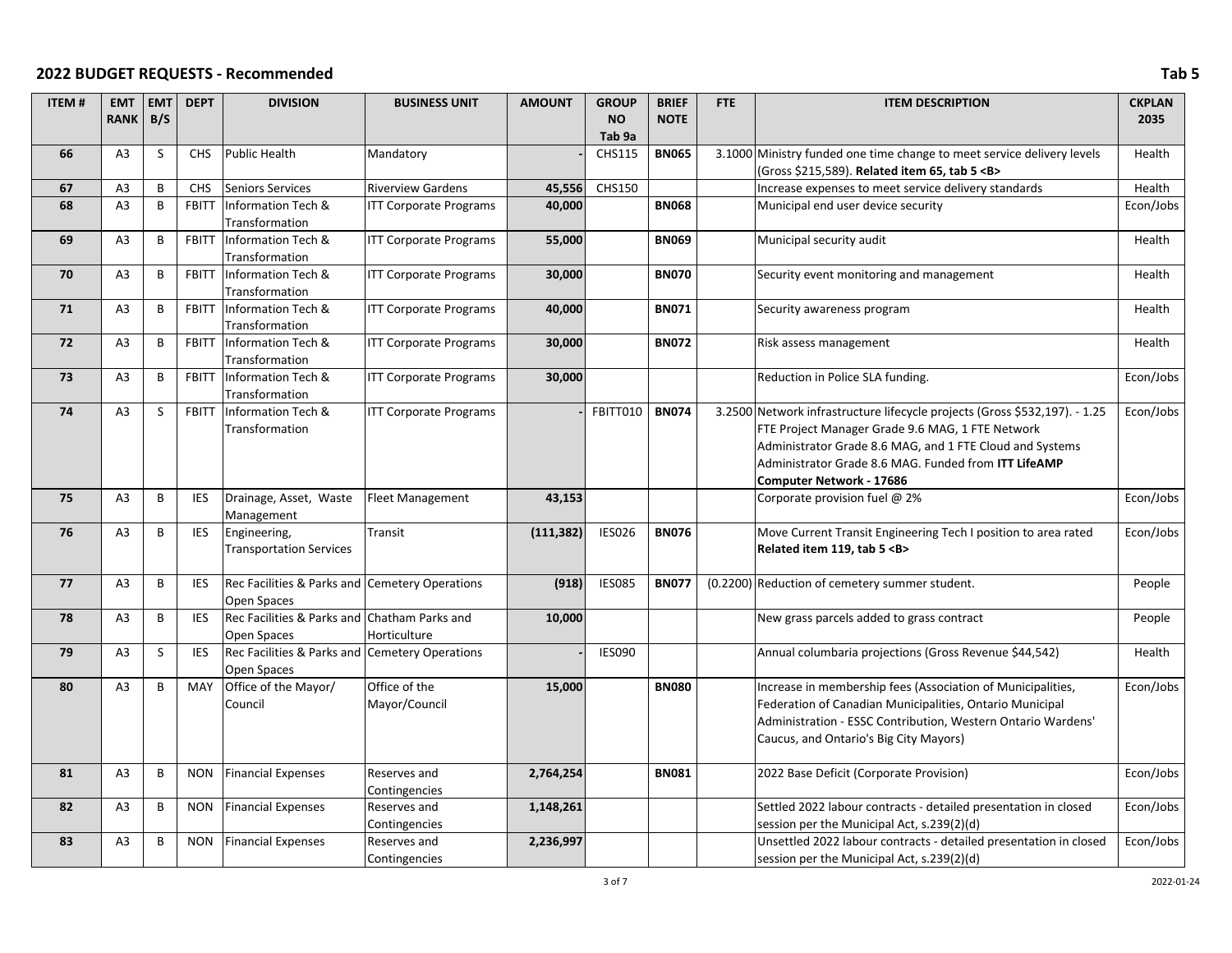| <b>ITEM#</b> | <b>EMT</b><br><b>RANK</b> | <b>EMT</b><br>B/S | <b>DEPT</b>  | <b>DIVISION</b>                                | <b>BUSINESS UNIT</b>                 | <b>AMOUNT</b> | <b>GROUP</b><br><b>NO</b><br>Tab <sub>9a</sub> | <b>BRIEF</b><br><b>NOTE</b> | <b>FTE</b> | <b>ITEM DESCRIPTION</b>                                                                                                                                                                                            | <b>CKPLAN</b><br>2035 |
|--------------|---------------------------|-------------------|--------------|------------------------------------------------|--------------------------------------|---------------|------------------------------------------------|-----------------------------|------------|--------------------------------------------------------------------------------------------------------------------------------------------------------------------------------------------------------------------|-----------------------|
| 84           | A <sub>3</sub>            | B                 | <b>NON</b>   | <b>Financial Expenses</b>                      | Reserves and<br>Contingencies        | 16,147        |                                                |                             |            | Net job evaluation/pay equity changes - detailed presentation in<br>closed session per the Municipal Act, s.239(s)(d)                                                                                              | Econ/Jobs             |
| 85           | A <sub>3</sub>            | B                 | <b>NON</b>   | <b>Financial Expenses</b>                      | <b>Reserves</b> and<br>Contingencies | 81,740        |                                                |                             |            | Net market adjustment grid per labour contracts - detailed<br>presentation in closed session per the Municipal Act, s.239(s)(d)                                                                                    | Econ/Jobs             |
| 86           | A <sub>3</sub>            | B                 | <b>NON</b>   | <b>Financial Expenses</b>                      | <b>Reserves and</b><br>Contingencies | 1,000,000     |                                                |                             |            | Market rate review - detailed presentation in closed session per<br>the Municipal Act, s.239(s)(d) phase in over 2 years - year 1 of 2.                                                                            | Econ/Jobs             |
| 87           | A <sub>3</sub>            | $\sf{B}$          | <b>NON</b>   | <b>Financial Expenses</b>                      | Reserves and<br>Contingencies        | 300,000       |                                                |                             |            | Add back removal of Base Budget reduction                                                                                                                                                                          | Econ/Jobs             |
| 88           | A <sub>3</sub>            | B                 | <b>NON</b>   | <b>General Revenues</b>                        | Investment Income                    | (400,000)     |                                                |                             |            | Increase in base interest revenue                                                                                                                                                                                  | Econ/Jobs             |
| 89           | A <sub>3</sub>            | B                 | <b>NON</b>   | <b>General Revenues</b>                        | Taxation                             | 776,141       |                                                | <b>BN032</b>                |            | Available funds over the 0.8% of total assessment, transfer to the<br>Assessment Growth Reserve as per the Council approved<br>Assessment Growth Policy (approved September 14, 2020).                             | Econ/Jobs             |
| 90           | A <sub>3</sub>            | S                 | <b>NON</b>   | <b>General Revenues</b>                        | Investment Income                    | (600,000)     |                                                |                             |            | One time interest revenue due to high bank balance                                                                                                                                                                 | Econ/Jobs             |
| 91           | A <sub>3</sub>            | B                 | <b>NON</b>   | <b>Grants and Requisitions</b>                 | Requisitioning Bodies                | 41,190        |                                                |                             |            | <b>SCRCA contract increase</b>                                                                                                                                                                                     | Econ/Jobs             |
| 92           | A <sub>3</sub>            | B                 | <b>NON</b>   | Inflation (Fixed)                              | Various                              | 1,311,004     |                                                |                             |            | Inflation - fixed (Gross \$1,316,117)                                                                                                                                                                              | Econ/Jobs             |
| 93           | A3                        | $\,$ B            | <b>NON</b>   | Inflation (Variable)                           | Various                              | 133,208       |                                                |                             |            | Inflation - variable @ 3% (Gross \$191,309)                                                                                                                                                                        | Econ/Jobs             |
| 94           | <b>B1</b>                 | B                 | CD           | <b>Planning Services</b>                       | Special Projects                     | 2,933         |                                                | <b>BN094</b>                |            | Agreement with Essex Region Conservation Authority to provide<br>Risk Management Services in respect of the Clean Water Act.                                                                                       | Enviro                |
| 95           | <b>B1</b>                 | S                 | <b>CHS</b>   | Child Care, Recreation &<br><b>Early Years</b> | <b>Recreation Services</b>           |               | <b>CHS015</b>                                  |                             |            | Mayor's Golf Tournament Sponsorship Revenue to Recreation<br>Community Program reserve - 17154 to fund various programs<br>(Gross Revenue \$34,000)                                                                | Econ/Jobs             |
| 96           | <b>B1</b>                 | B                 | <b>CHS</b>   | <b>Seniors Services</b>                        | <b>Riverview Gardens</b>             |               | <b>CHS155</b>                                  | <b>BN014</b>                |            | Manager of Long Term Care. Grade 10.6. FTE and partial funding<br>found from within existing base budgets and remaining offset by<br>Global Adjustment funding. (Gross \$144,883) Related item 149,<br>tab $7 < S$ | Health                |
| 97           | <b>B1</b>                 | B                 | <b>CS</b>    | Municipal Governance                           | Municipal Governance<br>Admin        | 266,055       | CS040                                          | <b>BN097</b>                |            | 2.0000 Corporate Information Management System - Manager, Privacy<br>and Information - Grade 10.6 & Information Specialist/Analyst -<br>Grade 9.6. Related to Capital request.                                     | Enviro                |
| 98           | <b>B1</b>                 | B                 | <b>FBITT</b> | Information Tech &<br>Transformation           | <b>ITT Corporate Programs</b>        | 54,000        | FBITT025                                       | <b>BN098</b>                |            | Work from home infrastructure (Gross \$54,000)                                                                                                                                                                     | Econ/Jobs             |
| 99           | <b>B1</b>                 | B                 | <b>FBITT</b> | Information Tech &<br>Transformation           | <b>ITT Corporate Programs</b>        | 7,000         |                                                | <b>BN099</b>                |            | Remote support software                                                                                                                                                                                            | Econ/Jobs             |
| 100          | <b>B1</b>                 | B                 | <b>FBITT</b> | Information Tech &<br>Transformation           | <b>ITT Corporate Programs</b>        |               | 184,407 FBITT040                               | <b>BN100</b>                |            | Microsoft subscriptions - voice and audio conferencing and virtual<br>call centre Related item 101. tab 5 <s></s>                                                                                                  | Econ/Jobs             |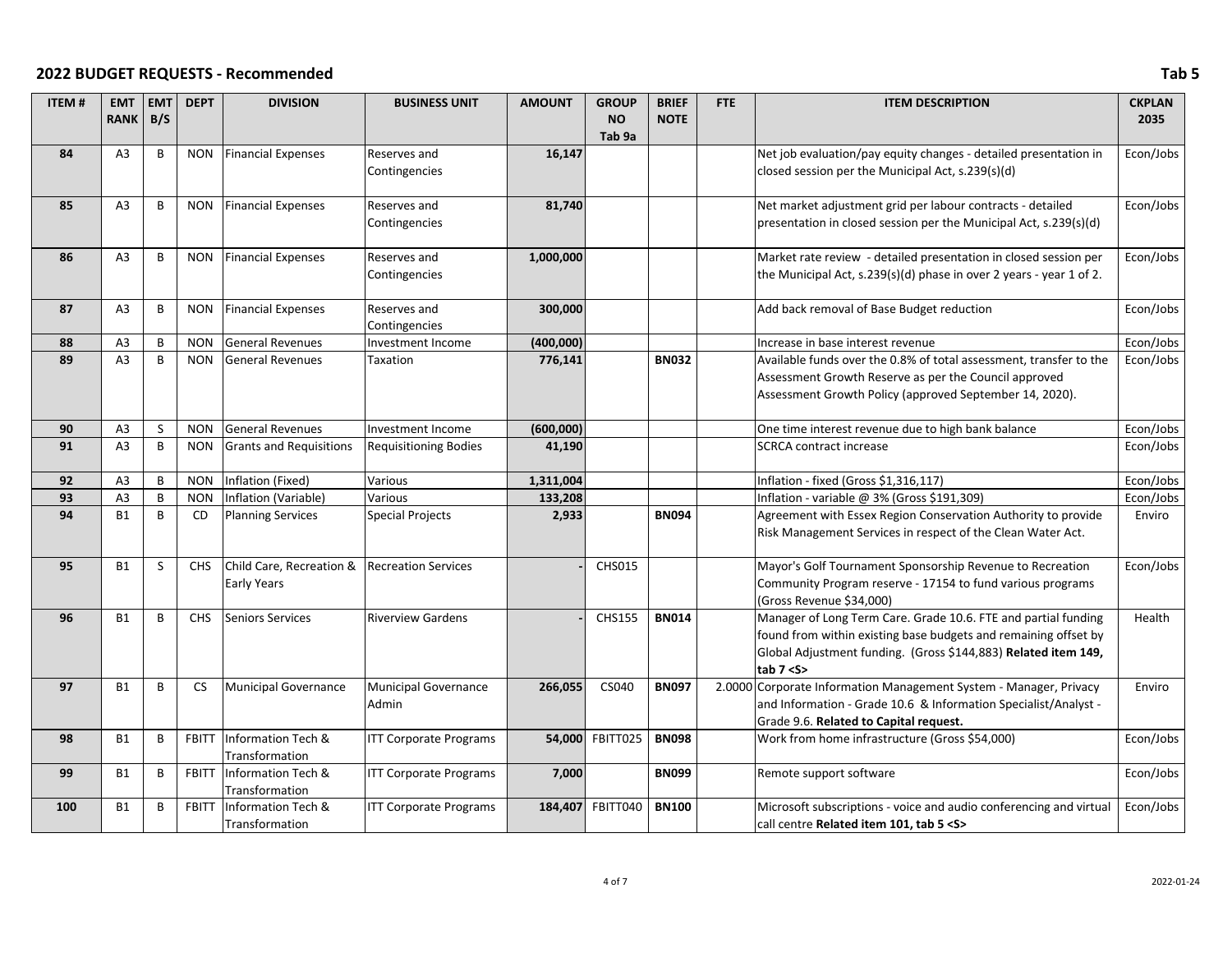| <b>ITEM#</b> | <b>EMT</b>     | <b>EMT</b> | <b>DEPT</b>  | <b>DIVISION</b>                               | <b>BUSINESS UNIT</b>          | <b>AMOUNT</b> | <b>GROUP</b>  | <b>BRIEF</b> | FTE | <b>ITEM DESCRIPTION</b>                                                                                       | <b>CKPLAN</b> |
|--------------|----------------|------------|--------------|-----------------------------------------------|-------------------------------|---------------|---------------|--------------|-----|---------------------------------------------------------------------------------------------------------------|---------------|
|              | <b>RANK</b>    | B/S        |              |                                               |                               |               | <b>NO</b>     | <b>NOTE</b>  |     |                                                                                                               | 2035          |
|              |                |            |              |                                               |                               |               | Tab 9a        |              |     |                                                                                                               |               |
| 101          | <b>B1</b>      | S          | <b>FBITT</b> | Information Tech &                            | <b>ITT Corporate Programs</b> |               | FBITT005      | <b>BN100</b> |     | 3.0000 Skype for Business (on-premise) Replacement 1 Year Project                                             | Econ/Jobs     |
|              |                |            |              | Transformation                                |                               |               |               |              |     | (Gross \$585,880). 1 FTE Project Manager Grade 9.6, 1 FTE                                                     |               |
|              |                |            |              |                                               |                               |               |               |              |     | Business Solutions Analyst Grade 8.6, and 1 FTE Systems Analyst                                               |               |
|              |                |            |              |                                               |                               |               |               |              |     | Grade 7.6. Funded from ITT Telecommunications Reserve -                                                       |               |
|              |                |            |              |                                               |                               |               |               |              |     | 17726. Related item 100, tab 5 <b></b>                                                                        |               |
| 102          | <b>B1</b>      | B          | <b>FBITT</b> | Information Tech &                            | <b>ITT Corporate Programs</b> | 50,000        |               | <b>BN102</b> |     | Corporate internet service for municipal locations (YR 1 of 5)                                                | Econ/Jobs     |
|              |                |            |              | Transformation                                |                               |               |               |              |     | Related to Capital request.                                                                                   |               |
| 103          | <b>B1</b>      | S          | <b>FBITT</b> | Information Tech &                            | <b>ITT Corporate Programs</b> |               | FBITT020      | <b>BN103</b> |     | 2.0000 CityView Infrastructure and Application Upgrade (Gross \$367,836)                                      | Econ/Jobs     |
|              |                |            |              | Transformation                                |                               |               |               |              |     | 0.25 FTE Application Administrator Grade 8.6 MAG, 0.5 FTE                                                     |               |
|              |                |            |              |                                               |                               |               |               |              |     | Project Manager Grade 9.6 MAG, 1 FTE Business Analyst Grade                                                   |               |
|              |                |            |              |                                               |                               |               |               |              |     | 8.6, 0.25 FTE Business Solutions Analyst Grade 8.6 - Funded from                                              |               |
|              |                |            |              |                                               |                               |               |               |              |     | LifeAMP ITT Applications Reserve - 17681                                                                      |               |
|              |                |            |              |                                               |                               |               |               |              |     |                                                                                                               |               |
| 104          | <b>B1</b>      | B          | <b>IES</b>   | Drainage, Asset, Waste                        | <b>Housing Services</b>       |               | <b>IES015</b> | <b>BN104</b> |     | 1.0000 Additional 1 FTE CUPE Building Maintenance position to maintain                                        | Health        |
|              |                |            |              | Management                                    | Management                    |               |               |              |     | Housing Services service levels in Wallaceburg due to increasing                                              |               |
|              |                |            |              |                                               |                               |               |               |              |     | service requests. (Gross \$70,288) Funded from within existing                                                |               |
|              |                |            |              |                                               |                               |               |               |              |     | base budgets. Related item 154, tab 7 < S>                                                                    |               |
|              |                |            |              |                                               |                               |               |               |              |     |                                                                                                               |               |
| 105          | <b>B2</b>      | B          | <b>CD</b>    | <b>Building Development</b>                   | Bldg Dev Serv - Bill 124      | 36,772        | CD006         | <b>BN105</b> |     | 2.0000 2 Building Inspector/Bylaw Enforcement officers MAG Grade 8.5                                          | Econ/Jobs     |
|              |                |            |              | Services                                      |                               |               |               |              |     | plus 2 vehicles fleet charges and positions costs (Gross \$245,147).                                          |               |
|              |                |            |              |                                               |                               |               |               |              |     | 85% funded by the Building Code Act - Bill 124. Related item 155,                                             |               |
|              |                |            |              |                                               |                               |               |               |              |     | tab 7 < S>                                                                                                    |               |
| 106          | <b>B2</b>      | B          | <b>CD</b>    | <b>Building Development</b>                   | Bldg Dev Serv - Bill 124      | 1,816         | CD008         | <b>BN106</b> |     | Additional vehicle (pickup) fleet charge (Gross \$12,107). 85%                                                | Econ/Jobs     |
|              |                |            |              | <b>Services</b>                               |                               |               |               |              |     | funded by the Building Code Act - Bill 124. Related item 156, tab 7                                           |               |
|              |                |            |              |                                               |                               |               |               |              |     | $<$ S>                                                                                                        |               |
| 107          | <b>B2</b>      | B          | <b>CD</b>    | Community Attraction & Community Attraction & |                               |               | CD010         | <b>BN107</b> |     | 0.5400 2 Tourism Assistants 0.54 FTE Student Grade 2B funded by                                               | Econ/Jobs     |
|              |                | B          |              | Promotion                                     | Promotion<br><b>Traffic</b>   |               |               |              |     | reduction in program costs. (Gross \$18,557)                                                                  |               |
| 108          | <b>B2</b>      |            | <b>IES</b>   | Engineering,                                  |                               | 41,076        |               | <b>BN108</b> |     | Removal of wage Allocation between Traffic and Transit. Related<br>items 118, tab 5 < B> and 160, tab 7 < S>. | Econ/Jobs     |
|              |                |            |              | <b>Transportation Services</b>                |                               |               |               |              |     |                                                                                                               |               |
| 109          | B <sub>3</sub> | B          | <b>CS</b>    | Human Resources and                           | Payroll                       | 107,271       | CS010         | <b>BN109</b> |     | 1.0000 Integrated Human Resource Information System (HRIS) - 0.5 FTE                                          | People        |
|              |                |            |              | Org Development                               |                               |               |               |              |     | Business Solutions Analyst Gr 8.6, 0.25 FTE Applications                                                      |               |
|              |                |            |              |                                               |                               |               |               |              |     | Administrator Gr 8.5 MAG and 0.25 FTE Cloud & Systems                                                         |               |
|              |                |            |              |                                               |                               |               |               |              |     | Administrator Gr 8.5 MAG. Related item 110, tab 5 <s>.</s>                                                    |               |
|              |                |            |              |                                               |                               |               |               |              |     |                                                                                                               |               |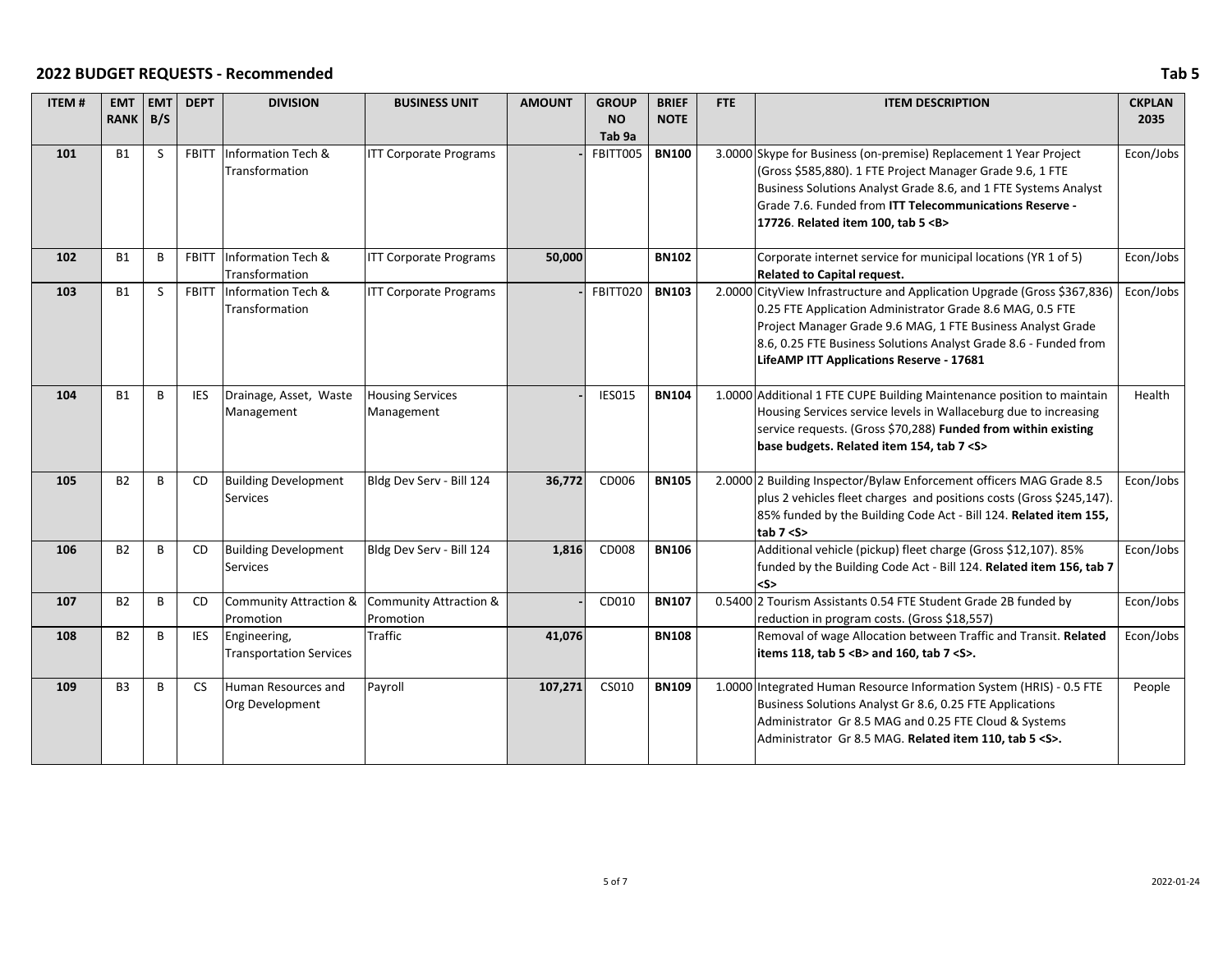| <b>ITEM#</b> | <b>EMT</b><br>RANK B/S | <b>EMT</b>   | <b>DEPT</b> | <b>DIVISION</b>                                                 | <b>BUSINESS UNIT</b>             | <b>AMOUNT</b> | <b>GROUP</b><br><b>NO</b> | <b>BRIEF</b><br><b>NOTE</b> | <b>FTE</b> | <b>ITEM DESCRIPTION</b>                                                                                                                                                                                                                                                                                                                                                                                                                     | <b>CKPLAN</b><br>2035 |
|--------------|------------------------|--------------|-------------|-----------------------------------------------------------------|----------------------------------|---------------|---------------------------|-----------------------------|------------|---------------------------------------------------------------------------------------------------------------------------------------------------------------------------------------------------------------------------------------------------------------------------------------------------------------------------------------------------------------------------------------------------------------------------------------------|-----------------------|
|              |                        |              |             |                                                                 |                                  |               | Tab <sub>9a</sub>         |                             |            |                                                                                                                                                                                                                                                                                                                                                                                                                                             |                       |
| 110          | B <sub>3</sub>         | S            | <b>CS</b>   | Human Resources and<br>Org Development                          | Payroll                          |               | CS015                     | <b>BN109</b>                |            | 3.0000 Integrated Human Resource Information System (HRIS). - 1 FTE<br>Business Solutions Analyst Gr 8.6, 0.5 FTE Applications<br>Administrator Gr 8.5 MAG, 0.5 FTE Database Administrator (Data<br>Migration), 0.5 FTE Integrations Specialist Gr 8.6 and 0.5 FTE<br>Cloud & Systems Administrator Gr 8.5 MAG. (Gross \$1,832,946)<br>Funded from Closed Employee and Labour Relations Reserve -<br>17196. Related item 109, tab 5 <b></b> | People                |
| 111          | <b>B4</b>              | <sub>S</sub> | <b>CHS</b>  | Child Care, Recreation &<br>Early Years                         | <b>Recreation Services</b>       |               | <b>CHS020</b>             | <b>BN111</b>                |            | 0.3100 Inclusive Recreation Summer Team Leader 0.31 FTE - 100%<br>efunded from Donations - Grade 3.3 (Gross \$11,053)                                                                                                                                                                                                                                                                                                                       | Econ/Jobs             |
| 112          | <b>B4</b>              | B            | <b>CHS</b>  | <b>CK Public Library</b>                                        | <b>Library Services</b>          |               | <b>CHS030</b>             | <b>BN112</b>                |            | 0.1429 Additional Courier Hours (Gross \$7,891) - 0.1429 FTE Library<br>Courier Grade 2.4. Funded from within existing base budgets.                                                                                                                                                                                                                                                                                                        | Econ/Jobs             |
| 113          | <b>B4</b>              | S            | <b>CHS</b>  | <b>Housing Services</b>                                         | Public Housing (stage1)          |               | CHS105                    | <b>BN113</b>                |            | 0.2900 Clerical Assistant Housing 0.29 FTE Student Gr.2.3. Funded from<br>Housing Services Operations Reserve - 17316 (Gross \$9,356)                                                                                                                                                                                                                                                                                                       | Health                |
| 114          | <b>B4</b>              | B            | <b>CS</b>   | <b>Municipal Governance</b>                                     | <b>Provincial Offences Court</b> | 45,598        | CS035                     | <b>BN114</b>                |            | 0.4200 Increasing Prosecutor to 1 FT FTE Grade 9.6 from the 0.58 PT FTE<br>Grade 9.6 Prosecutor.                                                                                                                                                                                                                                                                                                                                            | Econ/Jobs             |
| 115          | <b>B4</b>              | B            | <b>IES</b>  | <b>Public Works</b>                                             | <b>Public Works</b>              | 11,278        |                           | <b>BN115</b>                |            | Lifecycle on new chipper Related item 157, tab 7 <s></s>                                                                                                                                                                                                                                                                                                                                                                                    | Enviro                |
| 116          | <b>B4</b>              | <sub>S</sub> | <b>IES</b>  | Rec Facilities & Parks and Recreation Facilities<br>Open Spaces |                                  |               | <b>IES100</b>             | <b>BN116</b>                |            | 2.1800 Increased service levels due to increased use of parks, open spaces<br>and trails. 1.5 FTE CUPE, 0.45 FTE PT Grade 4, 0.23 FTE student<br>Grade 1. Supp 1 year. (Gross \$257,938) Funded from Strategic<br>Development Reserve - 17266.                                                                                                                                                                                              | People                |
| 117          | <b>B4</b>              | <sub>S</sub> | <b>IES</b>  | Rec Facilities & Parks and Recreation Facilities<br>Open Spaces |                                  |               | <b>IES105</b>             | <b>BN117</b>                |            | 0.5300 Increased service levels of weeding and cleanup at municipal<br>buildings. 0.22 FTE PT Grade 4, 0.31 FTE student Grade 1. Supp 1<br>year. (Gross \$44,953) Funded from Strategic Development<br>Reserve - 17266.                                                                                                                                                                                                                     | People                |
| 118          | $\mathsf{T}$           | B            | <b>IES</b>  | Engineering,<br><b>Transportation Services</b>                  | Transit                          | 75,531        | <b>IES025</b>             | <b>BN118</b>                |            | 1.0000 1 FTE Engineering Tech 1 - Transit Grade 9.6. (Gross \$116,607)<br>Related items 108, tab 5 < B> and 160, tab 7 < S>                                                                                                                                                                                                                                                                                                                 | Econ/Jobs             |
| 119          | T                      | B            | <b>IES</b>  | Engineering,<br><b>Transportation Services</b>                  | Transit                          | 111,382       | <b>IES027</b>             | <b>BN076</b>                |            | Move Current Transit Engineering Tech I position to area rated.<br>Related item 76, tab 5 <b></b>                                                                                                                                                                                                                                                                                                                                           | Econ/Jobs             |
| 120          | $\mathsf{T}$           | B            | <b>IES</b>  | Engineering,<br><b>Transportation Services</b>                  | Transit                          | 500           | <b>IES030</b>             | <b>BN120</b>                |            | Revenue impact on user fee changes Related item 121, tab 5 < S>                                                                                                                                                                                                                                                                                                                                                                             | Econ/Jobs             |
| 121          | $\mathsf{T}$           | <sub>S</sub> | <b>IES</b>  | Engineering,<br><b>Transportation Services</b>                  | Transit                          | (251)         | <b>IES060</b>             | <b>BN120</b>                |            | Revenue impact on user fee changes Related item 120, tab 5 <b></b>                                                                                                                                                                                                                                                                                                                                                                          | Econ/Jobs             |